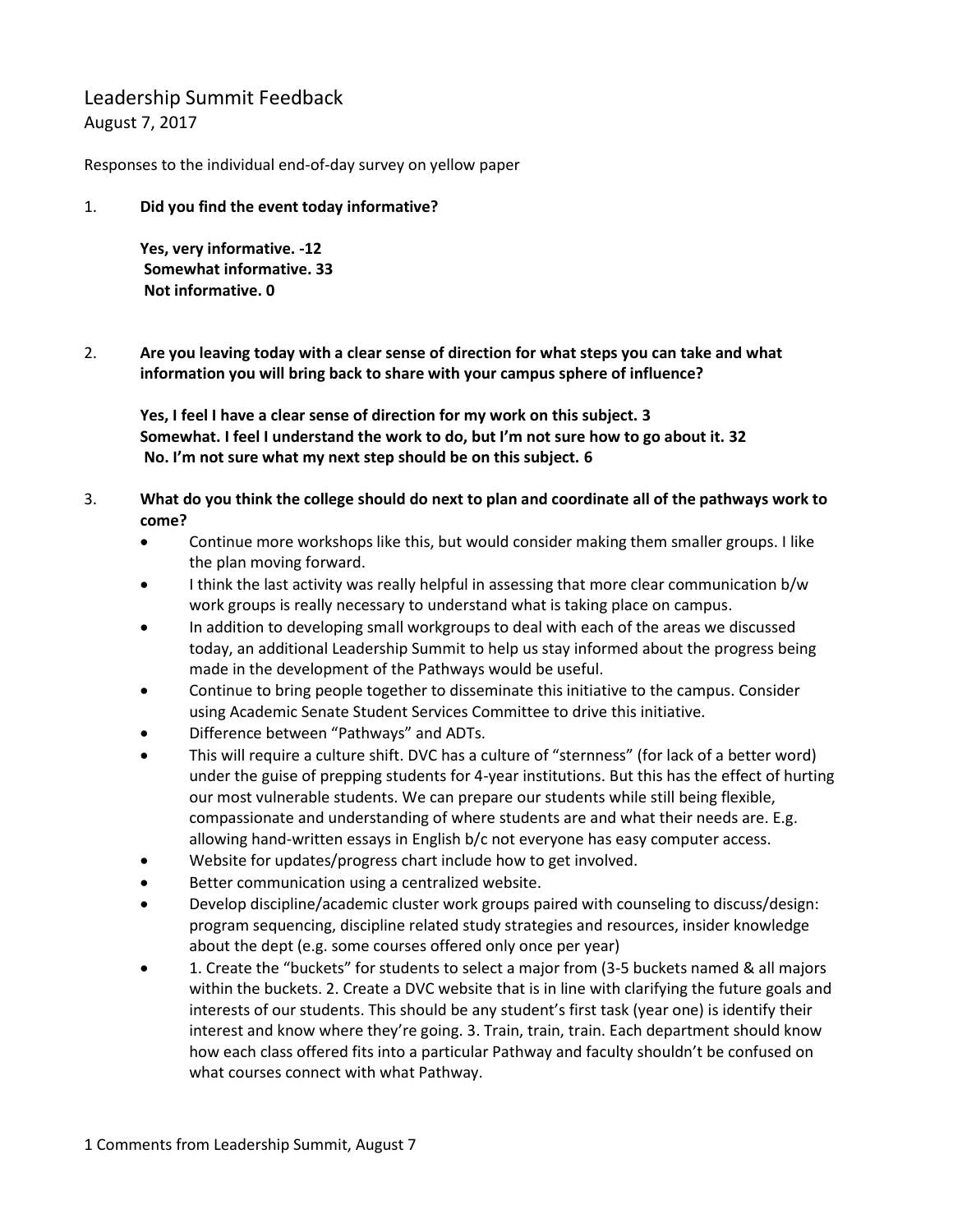- We felt strongly that we need more resources, both faculty and staff, to accomplish our outcomes. Imperative that classroom teachers are involved in all steps of the process.
- We need a communications workgroup.
- Communicate all of this information as progress toward our goal and provide PowerPoints and flips as ways to keep everyone involved and updated in the progress. Involving staff and faculty is an excellent way to implement GP and everyone in my group supported this idea.
- It's an overwhelming project that will need more resources from our web/marketing area, to get the communication aspects covered. The campus communication is getting better but has aways to go.
- Better, more efficient communication amongst all campus depts. We have tons of committees and workgroups, but no effective way of getting everyone on the same page. We have resources, but nobody to coordinate them and get the info out.
- Need to integrate faculty and staff across campus. Identify roadblocks and set direction on how to move forward.
- Student input. Hear from students what is working and what is needed/can be improved upon. Clear coordination of efforts. Prioritize steps in process.
- Read all of the flip charts and ask leaders of this group to determine next steps and disseminate info.
- Communicate, listen and implement.
- Our group talked at length about the need for the college to support internal communication and knowledge about the programs we offer, and the need to involve faculty to successfully communicate with students.
- Use flex days/Fridays for meeting times. Regular meetings too much time between meetings makes staying focused on task difficult. Other than that, not sure . . .
- Analysis at the dept. level of program. Post analysis work with Student Services, PD, Library, and other stakeholders on identifying when, where, and how students get connected to necessary support services.
- This is a great way. I think it is hard to get clear pathways. There may need to be another meeting to clarify questions 5-9 (our group didn't make enough headway – maybe put a list together and next talk/work about where we are headed.
- More summits; I feel these are the few opportunities to interact with faculty, staff and administrators in a work group setting (brain storming, sharing ideas).
- Come with a clearly identified task of limited scope and engage us. Repeat the cycle.
- Not quite sure.
- It would be nice if there was a) Some circulated document (Deans & Chairs) summarizing timelines. b) Some circulated invitations to new work that needs a champion! With contact info of the initiative's leader.
- This is a big task. The connection between Student Services and Instruction is the biggest obstacle/opportunity. The next step is to continue with the steering committee work as we move to create the areas.
- Definitely share the ideas among everyone and continue to keep us involved. Keep the communication between different areas going . . . we have many good programs/services/events that we just aren't all aware of.
- Communicate with college community so all understand. More workshops with Student Services and Instruction so we better understand each other.
- More coherent discussions, clear goals to accomplish, prevent off topic disc. 1. Decide on specific programs we're creating. 2. Smallest group possible of experienced persons to work on each. 3. Double check work with larger group of experts. 4. Develop marketing materials.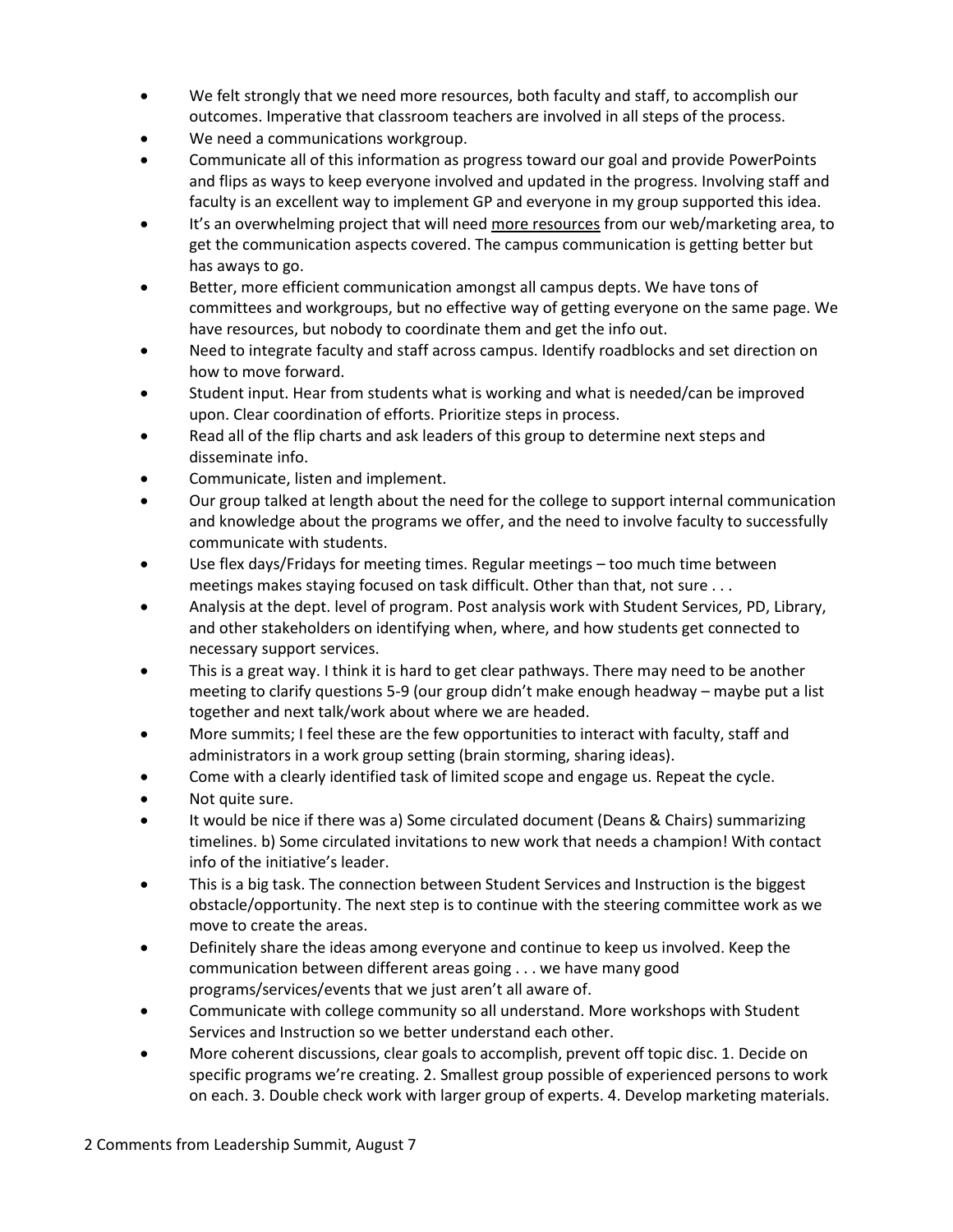- Eliminate redundancies, simplify.
- Simplify, consolidate, streamline.
- Push the info out to all faculty (not just those who are tuned in already). And more explicitly letting everyone know we will be moving forward. (I think there are still folks who see this as somehow optional). \*More communication/brainstorming within programs (depts./divisions)
- Focus groups. Keep communication going with committees and decision makers.
- Probably develop a steering committee with constituents then send them out to sub areas and departments. Put all info on a web page.
- Don't only focus on creating new processes, focus on eliminating old and redundant processes.
- Have more activities so more people can better understand what they need to do. For some folks they have only heard the phrase 'Guided Pathways" but are unaware of what it means.
- Develop work groups focused on the 5 puzzle pieces but develop a framework for all of the groups to follow. Used Ed plan language, GP language, etc?

### 4. **Of these ideas for coordination, which ones would you support?**

**Create liaisons among committees. 15**

**Form a steering committee. 15**

**Create new workgroups. 15** 

**Use existing committees. 25**

Not sure they have the bandwidth.

Consolidate, streamline.

Like faculty Senate Student Services committee.

### **Create cluster liaisons/coordinators. 20**

Maybe get the clusters first.

- **Other: \_\_\_\_\_\_\_\_\_\_\_\_\_\_\_\_\_\_\_\_**
- No new committees, groups unless you take something away.
- Hiring committee for web designer/graphic designer etc.
- Create a small "information" collection group to implement ideas on our flip charts.
- Not sure, I think it's more an issue of what is the work to be done.
- More communication between instructional faculty and counselors.
- Keep it simple.
- Eliminate redundancies, simplify.

### 5. **Are there action items you plan to do to help the college implement guided pathways? What are those?**

- I plan to continue my work with the Pathways Work group.
- Tech & definitely noticing what role tech plays in helping or hurting committee work. DE part Dev Ed
- Expand the course schedule out two years to help the ed plans be more effective and user friendly.
- Interested in scheduling, data analysis, data base and making data readily available.
- Develop math paths based on broad majors, such as they have at LMC.
- Think of everything from the student perspective.
- Build the Social Justice Program as the model to integrate learning services and community.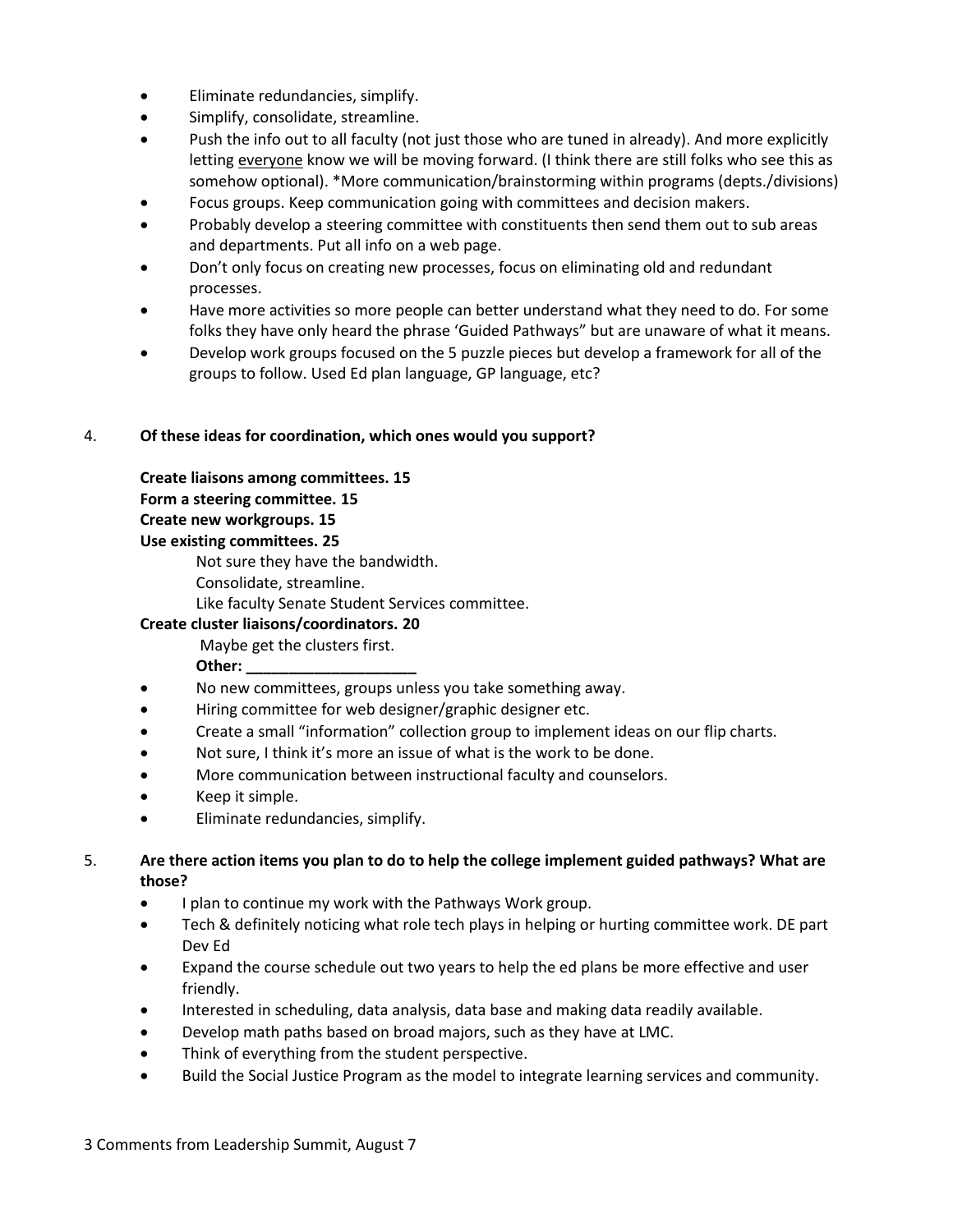- As chair, communicate more with program leads and depend on them to communicate to program faculty.
- Counseling dept retreat (and future meetings) on focusing on Guided Pathways and are particularly interested in connecting instruction and services.
- I'm the dev ed coordinator and I drop in on a few committees. I've been surprised to find I now see the problem is isolated meetings and lack of communication between committees.
- Work with colleagues, continue conversations. Hold office hours/counseling in student spaces. Make the college more of a community (physically and instructionally) for students. i.e. faculty volunteer to hold office hours in a tutoring lab etc.
- Develop more outreach to inspire students and provide more information with better planning to reach their goals. Ex: Early math/English rather than waiting until last semesters.
- I would love to see better communication between the Chem dept (and probably all sci. in general) w/ counseling to get students started in the right courses to keep them from being here 3 or 4 years. It is a huge set back when students find out they have a two year program after they have already been here for 2 years.
- Connect (?) Kinesiology to this task and have faculty work within current structure.
- Good information helped clarify process now need next steps.
- I need to think on this, but I'm committed to DVC and our students.
- Support all of the efforts not sure of my role as of yet.
- Think there needs to be other form of communication tools group chat/slack, etc. Can't imagine incorporating coordination via email. Carve out space for library awareness in [Entry].
- Work with departments to offer required text books in library. Work with departments to offer training and awareness of Library support services, e.g., study rooms, computers, scanners, librarian help and more.
- I will work with my division to get faculty involved. I want to think about how I can be more involved.
- Collaborating with depts. to further discuss and pursue feasible ideas discussed today.
- Talk with Beth McBrien about possible Student Services committee realignment to support this work.
- Help department create Pathways snapshots. Coordinate advising documents for what a score could mean on a placement test.
- I'll help where needed.
- Communication to other counselors, reaching out to instructional faculty, participating.
- Have not gotten his far.
- Work with my department.
- Curriculum advising within my academic areas (despite resistance from colleagues). Explore non-credit course options to help us be ready for under prepared students.
- Have clear direction in next steps (create next steps).
- I work with students to educate them on the current pathways we have. Connect them to services.
- Attend the math meeting in September. What next?
- Department and Academic Senate work.
- I would like to work to inform other areas about what Student Services does.
- All!! However I can help!

### 6. **Additional comments.**

Thanks so much for doing this. The last part was very interesting.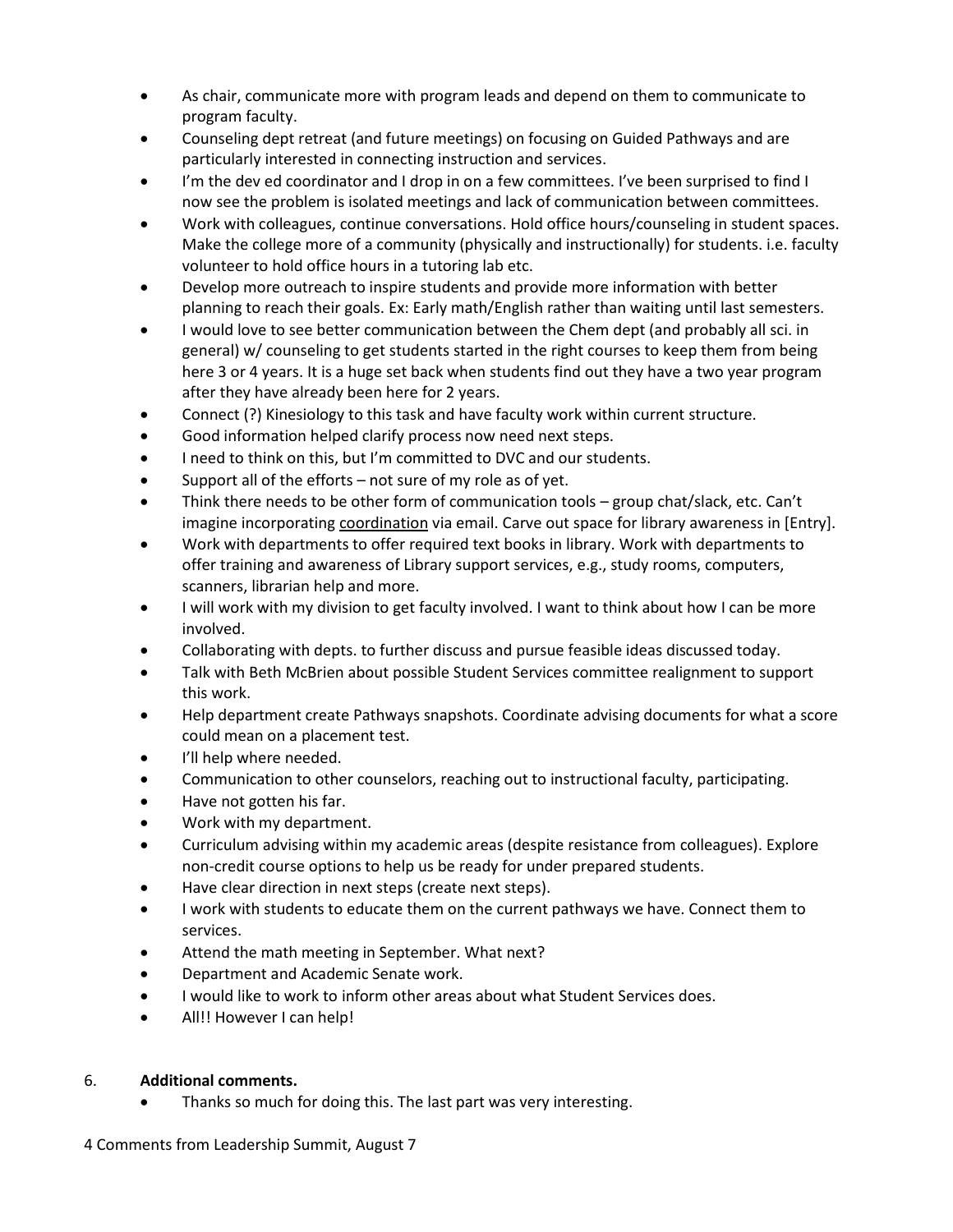- The group activity seemed a little clunky initially but the smaller groups worked out very well.
- The Guided Pathway as outlined by the Calif. Comm. College Chancellors Office is much more realistic (e.g. 4 pillars) than the AACC version.
- Big, big, big suggestion: Our ability to communicate is reliant on current information that is accurately disseminated. The DVC website has unreliable, old, inaccurate information for every department and committee. This is hindering progress and is at best frustrating and at worst defeating our goals at DVC.
- Allow more time for work groups. There were more ideas and development that needed to be done but time to move on prevented.
- Teach people how to utilize email in a way that gives them the info they're looking for. "Clutter" is inefficient and many people don't realize that emails they want are being moved to clutter.
- Need a way to get true declared majors from students that have been here for a few semesters.
- Thanks!
- Website still remains a sticking point for faculty and departments. Need greater communication between web office and departments.
- Instead of forming new committee of meeting groups; utilize already existing committees/groups to expand on pathways.
- Most of these efforts will require more human resources people reassigned/release time, etc. and more reliable technology (wifi, internet, colleagues, Ellucien) In terms of coordination of liaisons and committees  $-1$ 'm not sure what the best approach would be; it would help to talk through the pros and cons more.
- Hire profession web builder company to give us a GREAT website. SIMPLIFY too much info is overload – simplify and use links.
- Less is more great presentations. In first 2 hours. Work groups too unwieldy overwhelming task with too many steps.
- I worry this is a fold (?). Two years ago it was innovation. Will Pathways die in 2 years like innovation did?
- Thanks so much!

## **Comments from the flip-chart activity**

Leadership Summit, August 7, 2017

## **5. Are there existing groups, committees, or offices that are clear candidates for coordinating each cluster of activities?**

### Group One

Dean of Student Engagement and Equity

- Coordinate LC's/cohorts
- Need new dean to help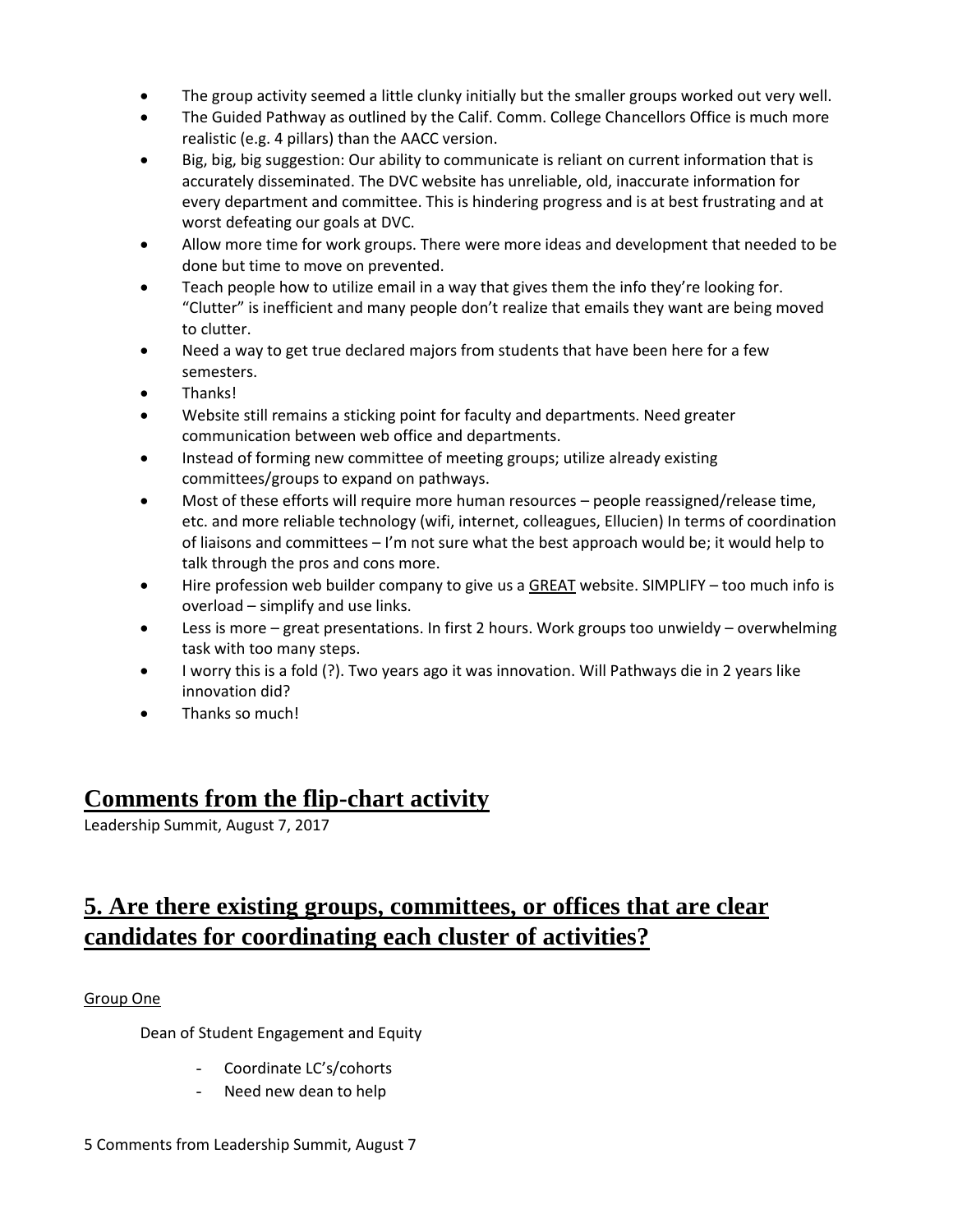- Connect LC's to student groups

RPEC needs a research landing page for data

Academic Senate SS committee should play a role (though that role is unclear)

Group Four – Advising (Focusing on the pink slips and who can/should tackle them)

Contextual series of 2-3 workshop boot camps for math skills of pre-requisite math for science courses. Could be a collaboration of math & science departments. Curriculum committee? Non-credit workshops?

Outreach: all players could get Monday updates of weekly activates (app? Website? Email? Low tech option?). Marketing gets contributions from people – perhaps filtered through deans as a gatekeeper, Consistent Monday Message with predictable and reliable format.

Campus with LED system – messages and more board installed and populated by whomever runs that – perhaps student life?

Services -Resources. Food, housing information with the cards are put on the web, school supplies, health services, carpooling. Another section of the DVC job board centralized and more available. Put a tab on the job board for these related to the career center and student life.

Content management should be separate from the technical updates.

Program snapshots: departmental groups create snapshots of what can and can't be done with their program – brief, clickable, succinct, informative and on the DVC website. Feature program snapshots in the Monday update?

Web advisor pop-up – warning students that have registered for a section they cannot physical get to in 10 minutes or "you registered at SRC" which is 45 minutes away notice. Admissions and IT?

Assessment placement advising – departments generate information about what your placement test score means and give that info to counselors.

Every group needs human resources – faculty and staff supporting the efforts.

Canvas site for student services – every enrolled student get enrolled in it. It has easily organized information on student service they can use on the app on the phone.

### Group Five

Possible out-in email for non-students to be informed of important dates

### Group Six - communication

Temporary communication workgroup – includes marketing, outreach, continuing ed, tech, student services, etc.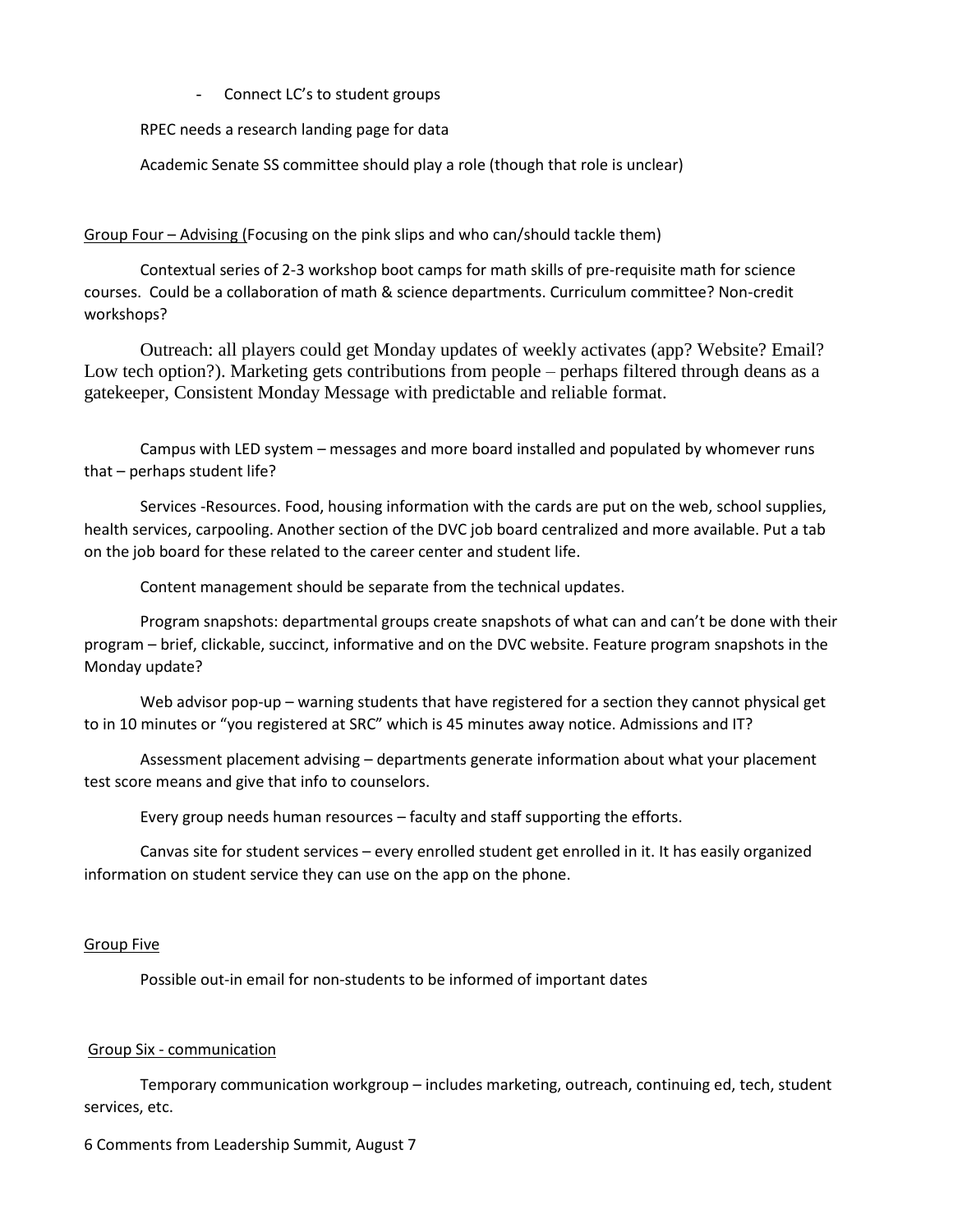Group Seven – communication

Website advisory committee

# **6. Is there a need for new workgroups to take on some of the work? What should they do?**

### Group One

CTE Umbrella Group – how to connect students services and instruction in a more efficient manner Learning community coordination – more support and faculty helping deans and programs

### Group Two

Need new group on "in-reach" within the community.

### Group Three – advising

Looks at everything we do from the student perspective

Identify our student needs (travel, work, computer access) "C96 model/Kines 98 what it takes to be a student"

Case management "flag" student needs – STARFISH (absences, tutoring, other needs, why dropping, etc.)

Integration and communication across campus, not in silos (eg ESL, athletics, Puente.) Support model check-ins.

### Group Five

Outreach committee to coordinate efforts and best practices

Calendar of student touch points

### Group Seven

Need communication workgroup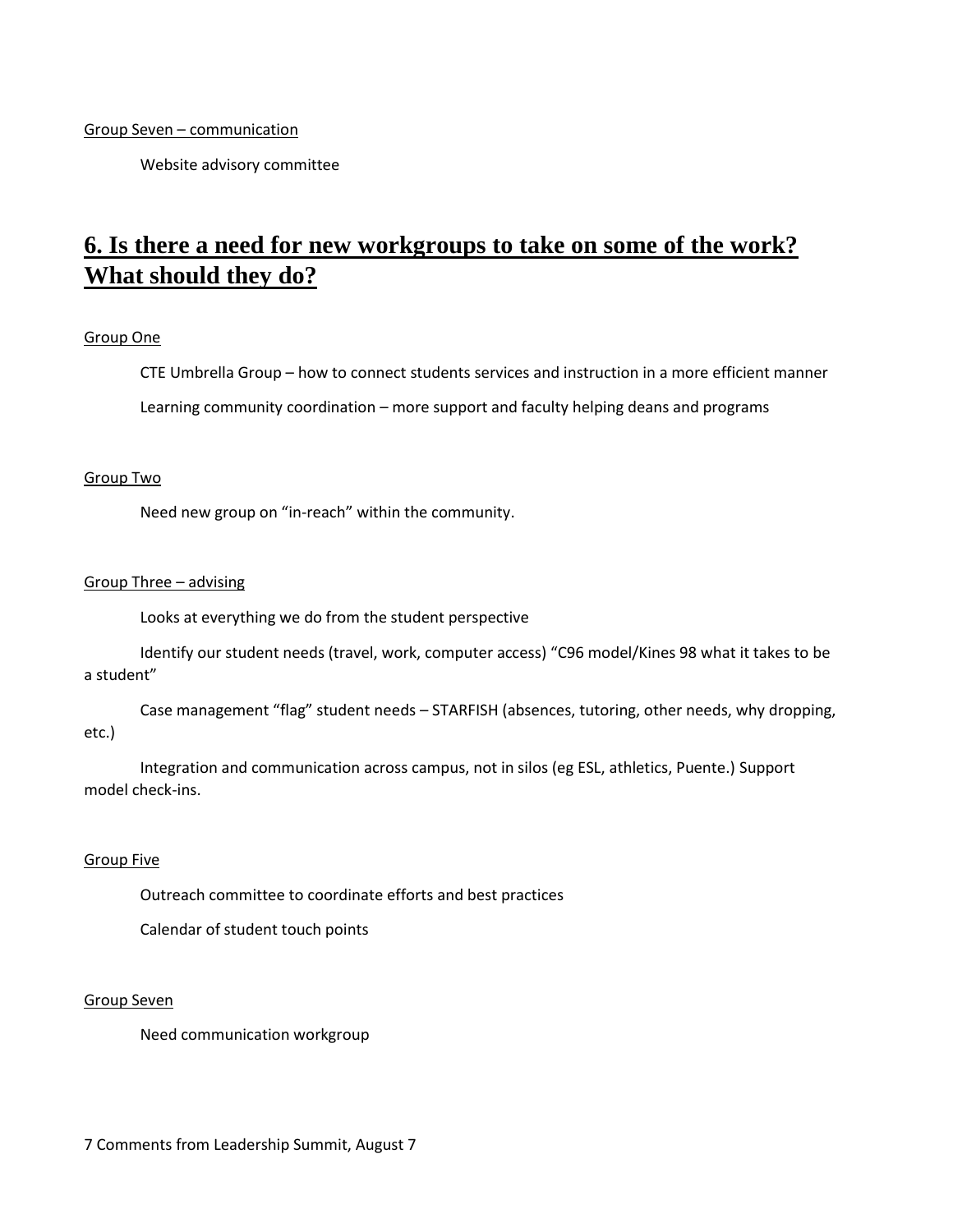# **7. Do you have suggestions on how to best organize this work going forward? For example, do you have any ideas for how best to coordinate amongst the existing and (if needed) new groups?**

### Group One

Market a two-year cycle of courses to improve planning and retention

Using existing committee – Academic Senate SS with charge to incorporate GP work/collaboration

### Group Three

Organize and communicate our vision/culture change to all to get buy in through simulations, through which we identify barriers and identify solutions (FT fac/PT fac/classified).

### Group Six

Create a directory for activity involvement/a list of the go-to-person

Create a communication strategy for the website, employee education, and marketing material

### Group Seven

Website update checkbox on program review

Each department needs a flowchart for its program and message to external audience

### **8. What resources will the groups need to be able to accomplish their goals?**

Group One

Adding release time to department chairs so they can follow up on students

Dean(s) of Pathways

Students – need to make it easier for them to change majors

Remove gap between student coming in and knowledge of what they need for specific programs (better collaboration between departments and counslors)

Allow departments access to the website for their programs

Mobile web site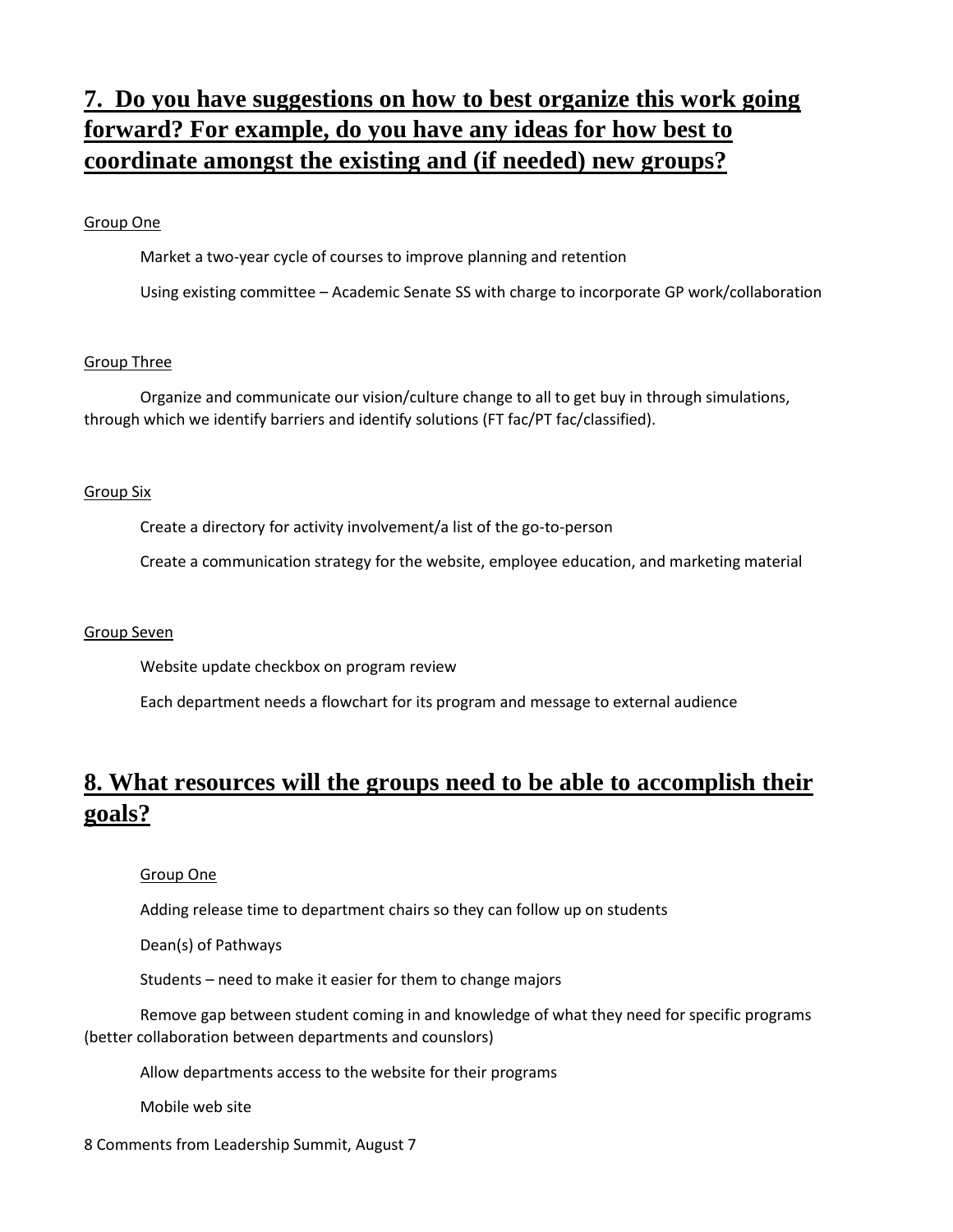Degree audit system – let department chairs and students know that their next steps are (you still have to take X classes)

More counselors. Faculty help with department specific ideas

Use IT to compensate for not enough counselors

### Group Two – entry

Pre-collegiate: List of existing groups need clear communication among them. Plus need people, time, and money. List is 3SP, outreach, marketing, CTE, ISAS, counseling, ambassador program, summer EOPS, president's office, adult education, finical aid.

Matriculation: List of existing groups need communication and less redundancy. Plus need people, time, money, and a clear technology entry point. List is assessment, outreach, 3SP, counseling, IT, admissions, veterans, and DSS.

First year: List of existing groups need student stories for things that don't fit the "data" culled from new focus groups. Also need student profiles. Also need a clear sense of the ed planning process. List is counseling, departments, dev ed committee, student life, college success workshops, library, IT, learning communities, police services, buildings and grounds, marketing, equity, FYE, Umoja, Puente, and PACE.

### Group Three

Registration times only when campus is open.

Scale up Rev your Reg (faculty need to tell students about this)

Problem 1 is culture shift to go through to get earlier reg.

Provide department chairs with a list of students in their major and determine steps to help students with major completion (faculty advising within their disciplines only)

Informed major selection activity added to the majors expo

#### Group Five

Coordination of marketing efforts to reduce duplication of effort

Comprehensive calendar or activities/scholastic dates

#### Group Six

Activate Zoom for committee meetings

More people working on the website, social media, graphic design, PR

Department chairs – roles/responsibility to communicate to departments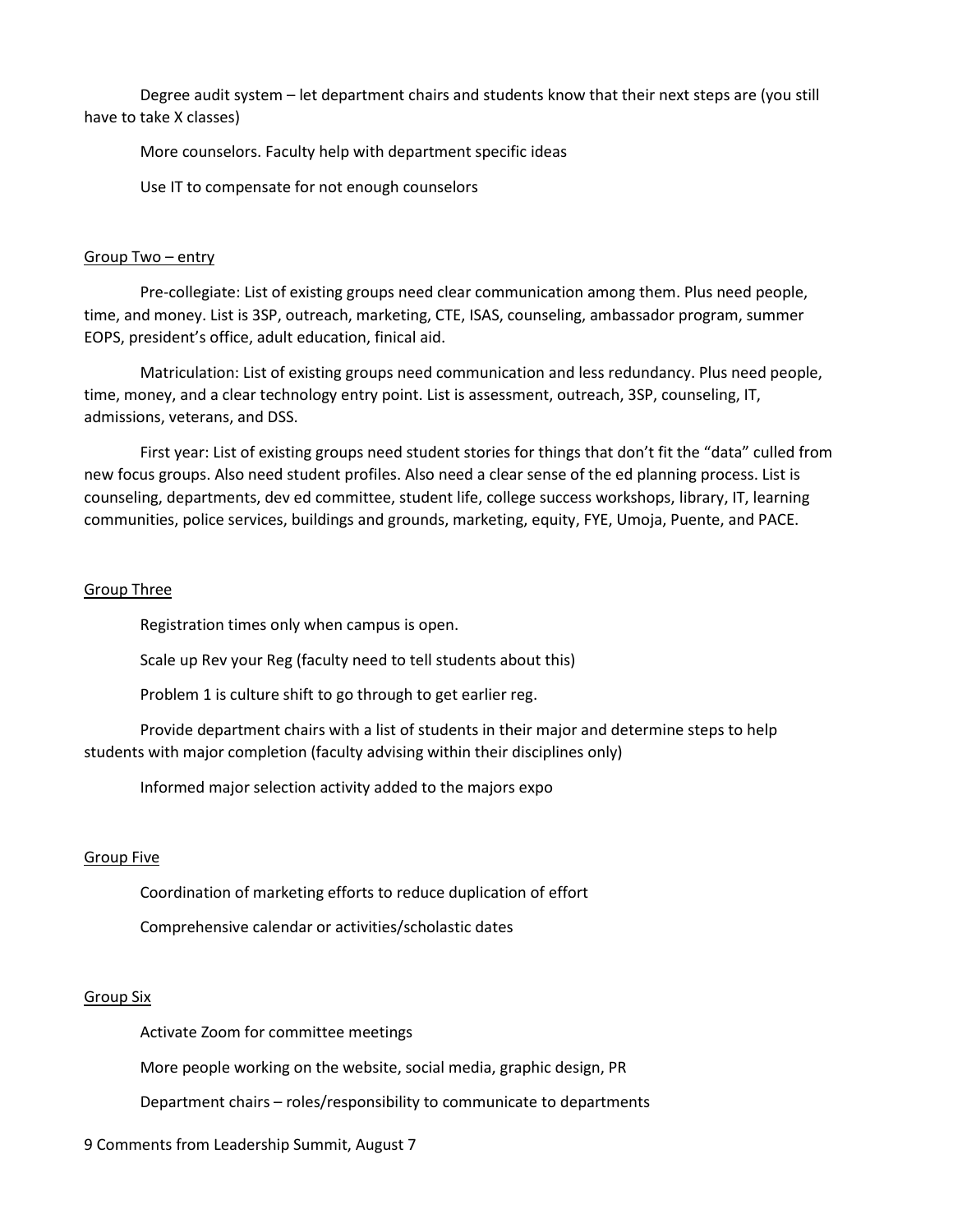Program leads

Let departments update website to solve current bottleneck

# **Group 8 didn't note the specific questions they were answering. Here is what they said:**

Collect information first

- 1. Students start with them and work backwards
- 2. create common language that all can learn and use (e.g. What is Viking Sea Day?)
- 3. Eliminate overlap!
- 4, Simplify and restructure entry.

### **Workgroup Notes – post-it activity 8/7/17**

**Advising was nice enough to type out their own grouping. For the other three, I typed the categories and the NEW things the put on pink notes, but didn't type out all of the activities in each category.**

### **Advising and Case Management**

We clumped our cards into 6 groups. Pink are the new things we should be doing.

- Events
	- o Viking Sea Day
	- o Majors Expo
	- o Job Fairs
	- o Welcome Day
	- o Counselor Conference
	- o Principals' Bkfast
	- o Financial Aid Wkshops
	- o MESA Shadow Day
	- o Transfer Day
	- o Transfer Wkshop
	- o HBCU Fair
	- o Rev your Reg Wkshops
	- o Resume Wkshops
	- o Career/Transfer Activities
	- o Articulation Conference
	- o Advising Day
- Transfer Services
	- o Ed Planning
	- o IGETC Form w/ Certificate Opt-in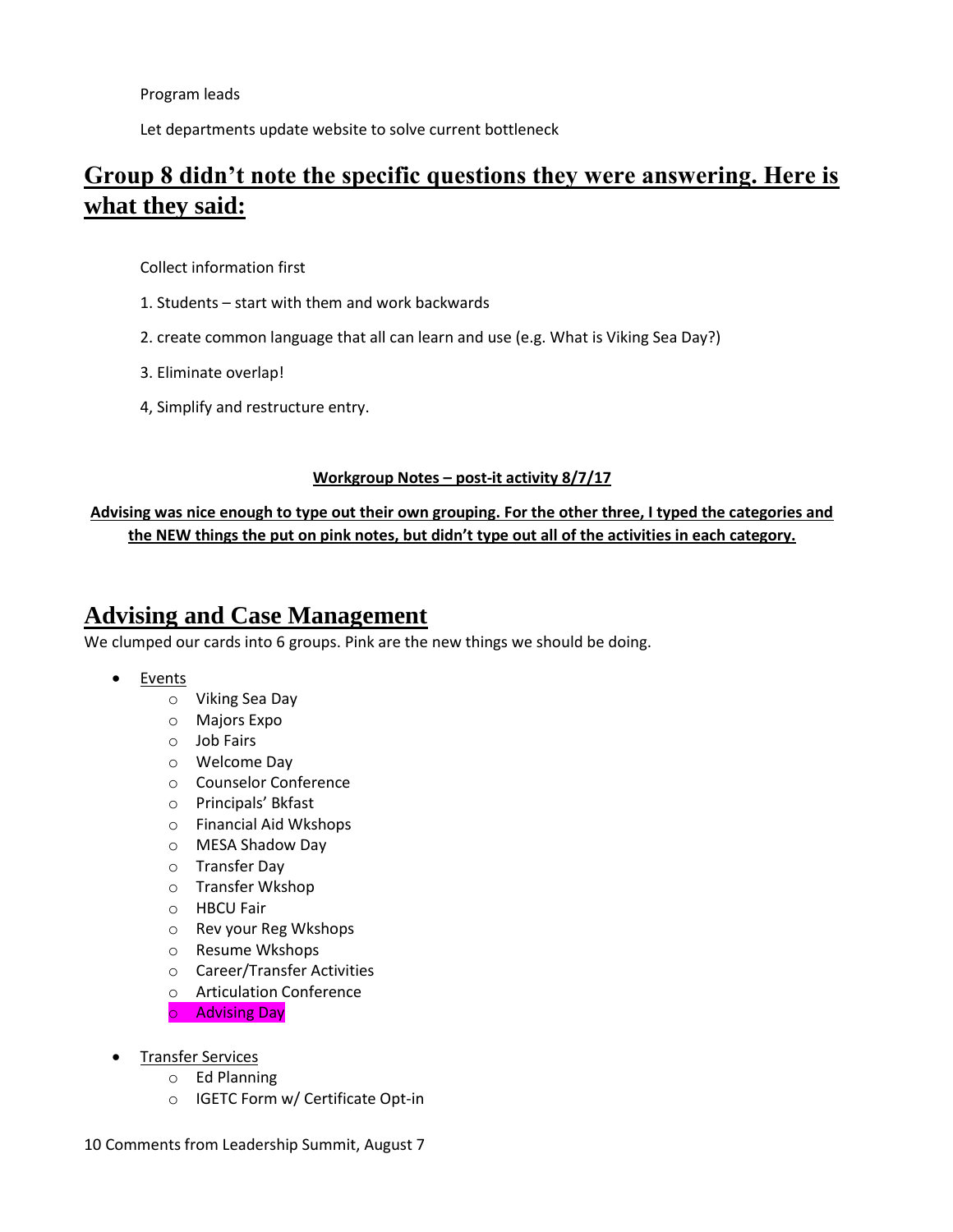- o Articulation of courses (HS to CC)
- o Counselor Liaisons
- o Assist.org
- o Early Grad applications
- General Services
	- o Career/Transfer Center
	- o Tutoring
	- o Counseling w/in Depts
	- o Internships
	- o Follow up w/ probation and dismissal students
	- o Follow-up w/ undecided S's
	- o JFK interns/Wellness program
	- o Degree Audits
	- o Cohort advising (EOPS, Puente, Umoja MESA, DSS, etc.)
	- o Ellucian Go Mobile App
	- o Financail Aid scholarship (emergency loan)
	- o Job Board
	- o Online Orientation
	- o Resources (Food, housing, school supplies)
	- o Mentoring
	- o Health Services
	- o Assessment Placement Advising (in a timely manner)
	- o Student services app for phones
	- o WedAdvisor Pop Up location block (SRC vs. PH) to avoid class conflict
- Courses
	- o Departmental Community-building
	- o Office hours
	- o Coop Work Experience
	- o CTE Advisory Committees
	- o Classroom
	- o Couns 95 and Ed Planning
	- o Math Statway
	- o Curricular/Programmatic Alignment
	- o Program Sequencing
	- o Co-Curricular Activities (such as in Drama, JNL, art, etc.)
	- o Snapshots of courses and programs available (on web. Videos too.)

### Outreach

- o WIOA Outreach/recruitment (unemployed adults)
- o DSS outreach
- o Dept-specific outreach efforts
- o Assessment testing at HS
- o Marketing
- o Application workshops at all area HS
- o CTE Certif. forums—classroom announcements
- o Classroom presentations (Umoja classroom mentoring; Career wkshp series, etc.)
- o Monthly tabling at HS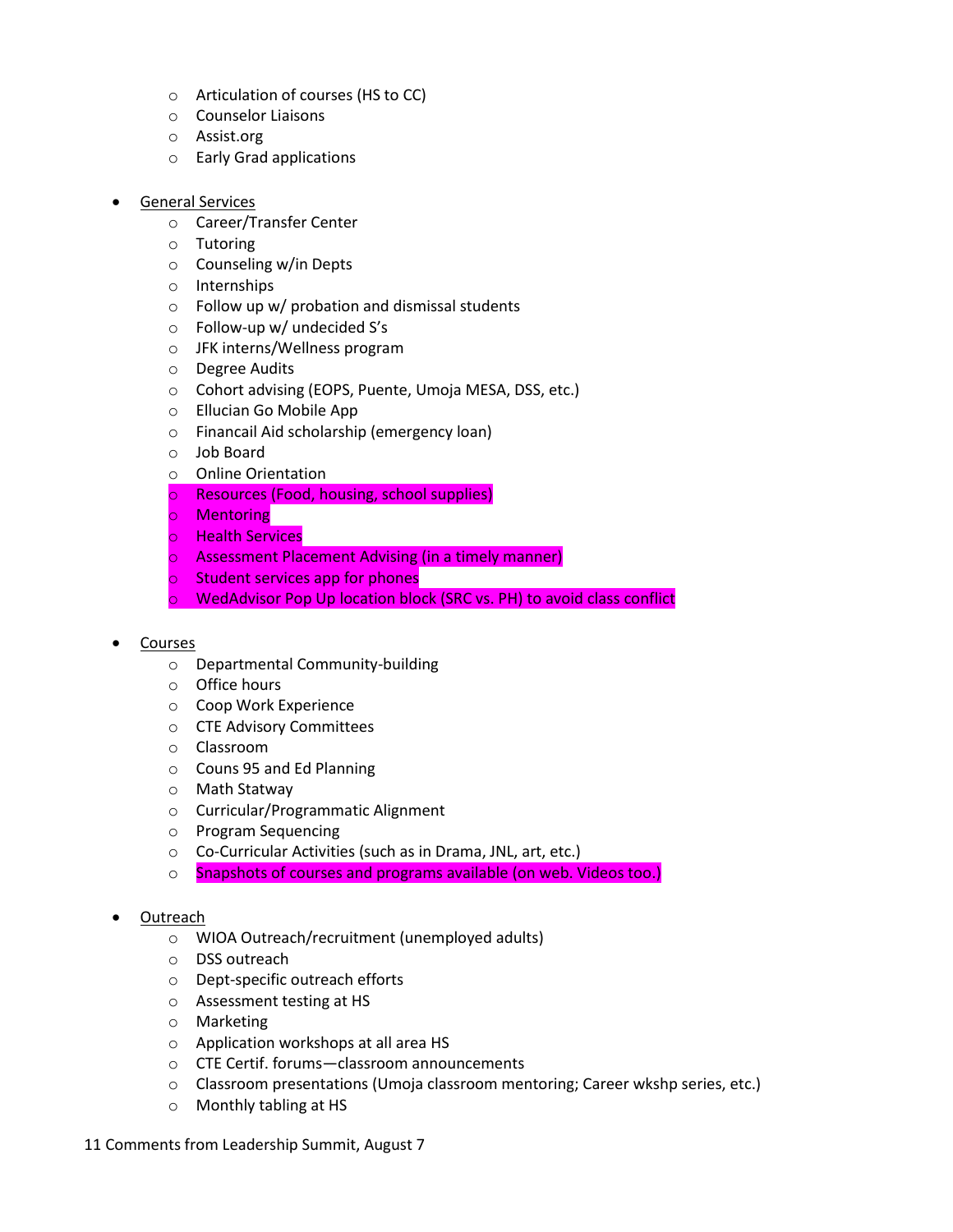- o CTE-linking activities (middle school and HS visits to CTE programs)
- o College Day for HS jrs
- o Career Fairs for HS
- o STEM Pathways outreach to HS
- o Monday Update (blast)—consistent online communication
- o Campus-wide LED message boards
- Programs
	- o Case Management for special programs
	- o College Now
	- o Puente, Umoja, MESA, Vets workshops
	- o Summer camps (engineering, culinary, business)
	- o Student clubs
	- o Grant programs coordinator/advisor (e.g. BART)
	- o PACE Program
	- o Adult Ed Transition specialist
	- o EOPS/CALworks progress reports
	- o FYE
	- o EOPS Summer Institute
	- o Math Boot Camp
	- o Focused math bootcamps (connected to specific science classes)

## **Career Clusters Group**

### Employment



o Need more adult ed pathways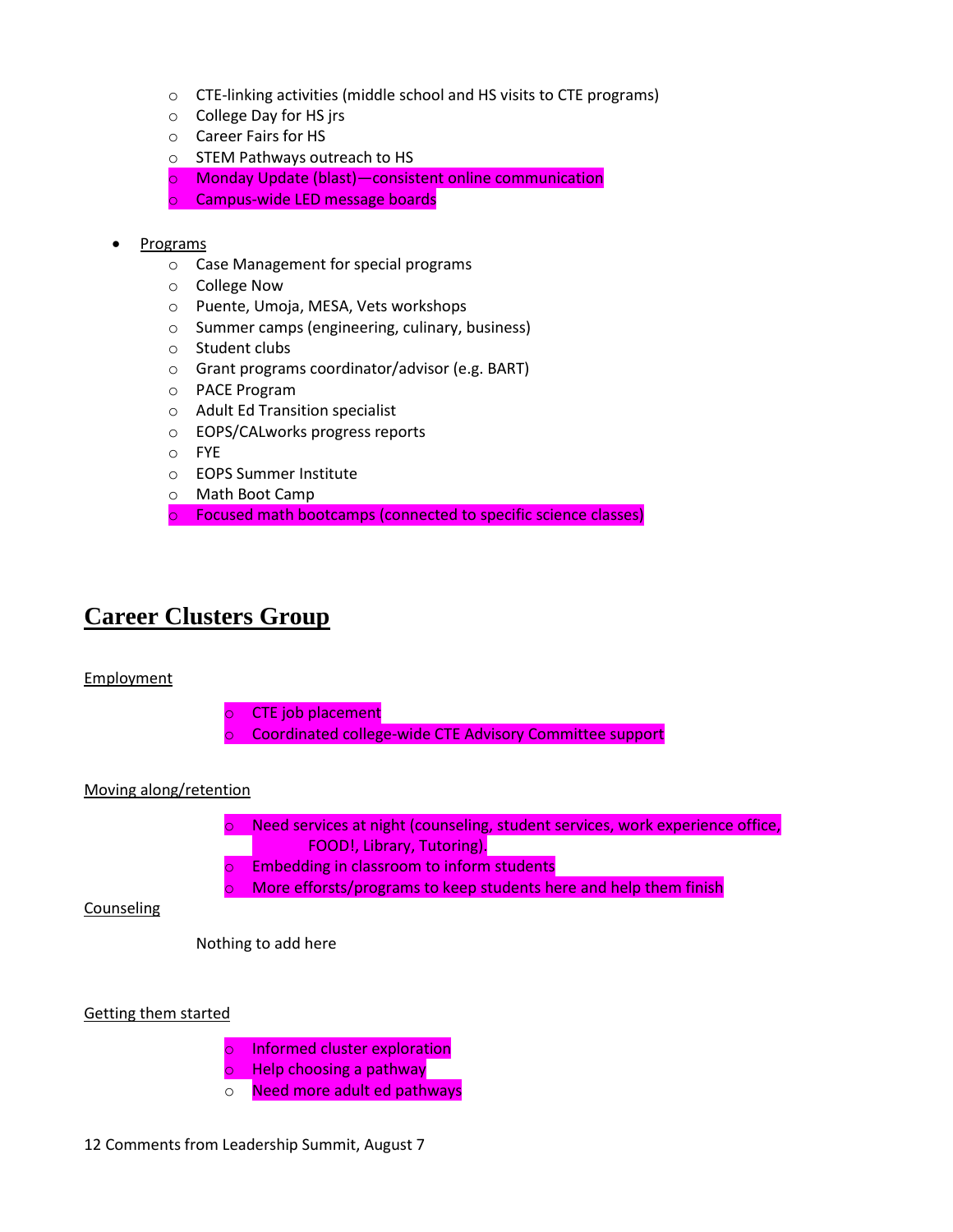

- o Learning community wide outreach, communication, and coordination
- o Learning community wide career explorations, communication and coordination  $\sim$
- $\circ$  A&R application, entry, registration
- o Deans of Pathways
- o Edit the cluster interest statements from feedback from DDC
- o Update clusters
- o Financial aid and scholarships

## **Entry Group**

Pre-collegiate community

o Home school

### **Matriculation**

o Formerly incarcerated

First term/year

o Housing o **Library** 

### **Communication Group**

Tools

o Keep website relevant o Utilize text alerts for more student awareness

### Internal – to our students

o Keep website relevant o Uniform announcements to students by faculty

Internal – to employees

o Nexus for classified and managers

o Resources for new communication workgroup